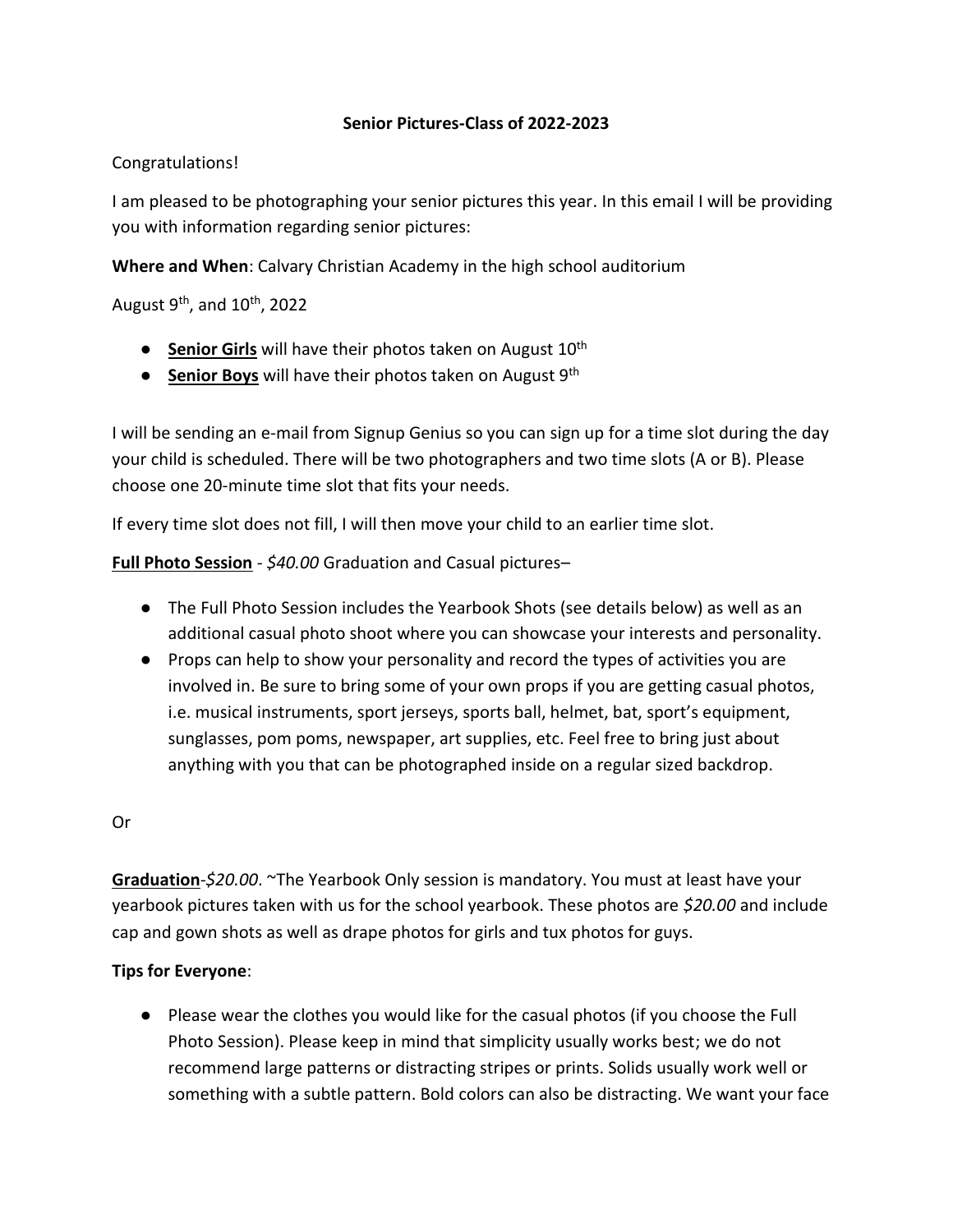to be the focal point of your pictures. Traditional styles will stand the test of time and keep your portrait looking fresh for years to come.

- Coordinate your outfit from head to toe because we will be doing different kinds of poses depending on how dressy or casual you want the pictures to be (for Full Photo Session).
- Be careful with sunburn and/or tan lines as they will show up in your pictures. Try to remember this for the whole week prior to your photo session.
- If you wear glasses, consider being photographed without them or without the lenses because sometimes a glare is created that cannot be fixed.
- Don't experiment the day before your pictures with a new hair cut or style just in case it does not work out. Young men should make sure that they shave on the day of your session.

# **Tips for Young Men**:

Young men will be photographed in a tux that we provide. The cap and gown will also be provided for the young men; it is dark blue and it shows your collar underneath, so you may want to bring a dress shirt and tie for underneath. You can use the tux shirt that we provide for under the gown or you can wear a polo shirt or t-shirt depending on how dressy or casual you want the pictures to be.

# **Tips for Young Women**:

Young women will be photographed in a black v-neck drape that we provide. You will need a white or beige colored tank-top underneath and be able to pull the straps down because the top part of your shoulders will show. We will also provide the cap and gown for those shots. It is white and see-through, so make sure you do not have on anything with color underneath which could show up in your pictures. Barefoot and sandals will work for your casual clothes.

# **Q.** *What if you can't make the date and time that is scheduled for my photo session?*

**A.** There will be a senior photo "make-up" date sent out after school begins in the fall. Please let *Alexis Amiet Photography* know ahead of time if you will not be able to make your original date and time for senior photos in August. You will be added to an email list so that we can notify you "make-up" dates at a later time.

# **Payments**:

When you arrive to have your pictures taken, you will need to bring your sitting fee with you (cash or check payable to Alexis Amiet Photography). There will be a fee for any returned checks.